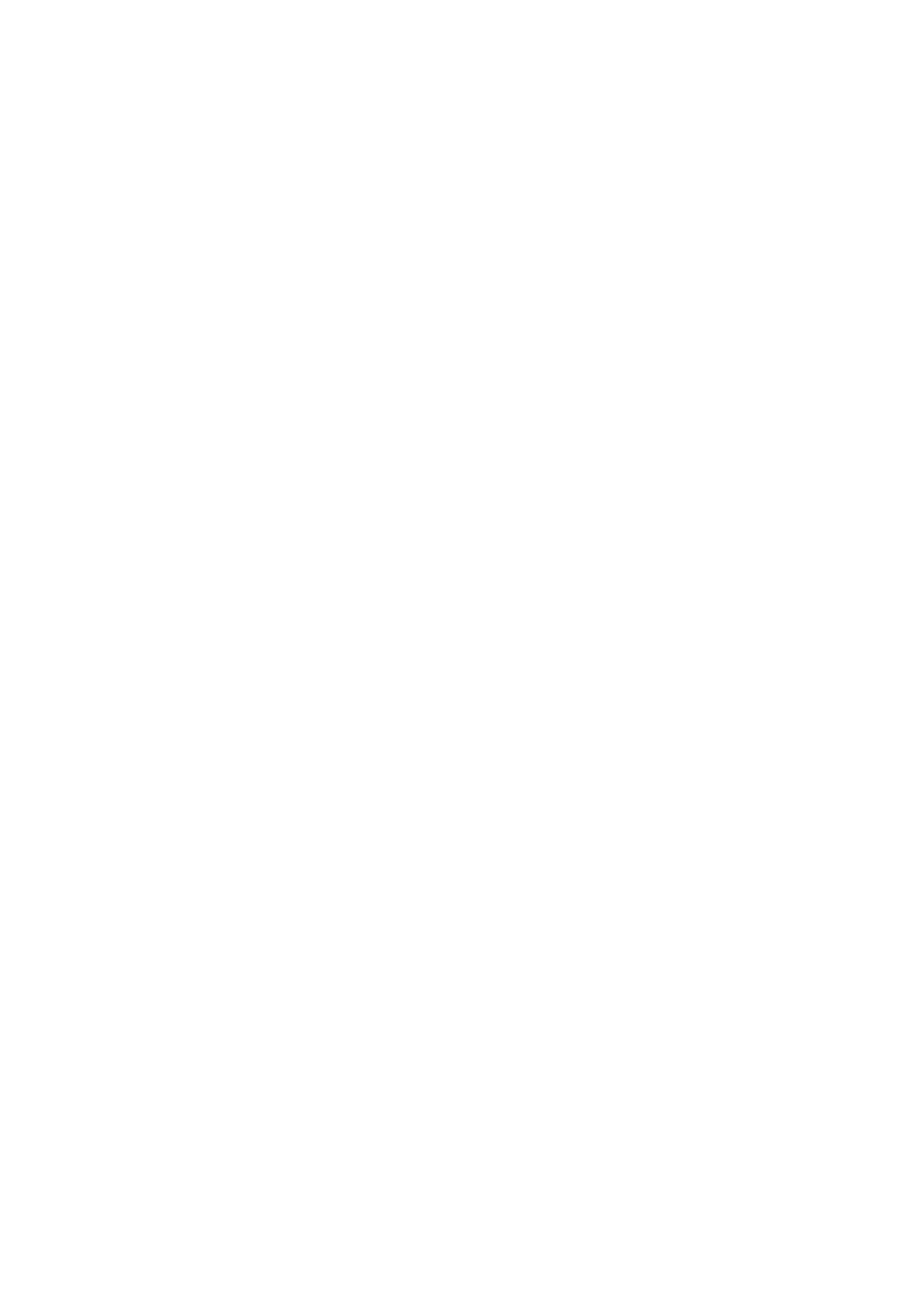## **FIELD IDENTIFICATION GUIDE TO THE SHARKS AND RAYS OF THE MEDITERRANEAN AND BLACK SEA**

by

**Fabrizio Serena** Environmental Protection Agency – Tuscany Region Livorno, Italy

FOOD AND AGRICULTURE ORGANIZATION OF THE UNITED NATIONS Rome, 2005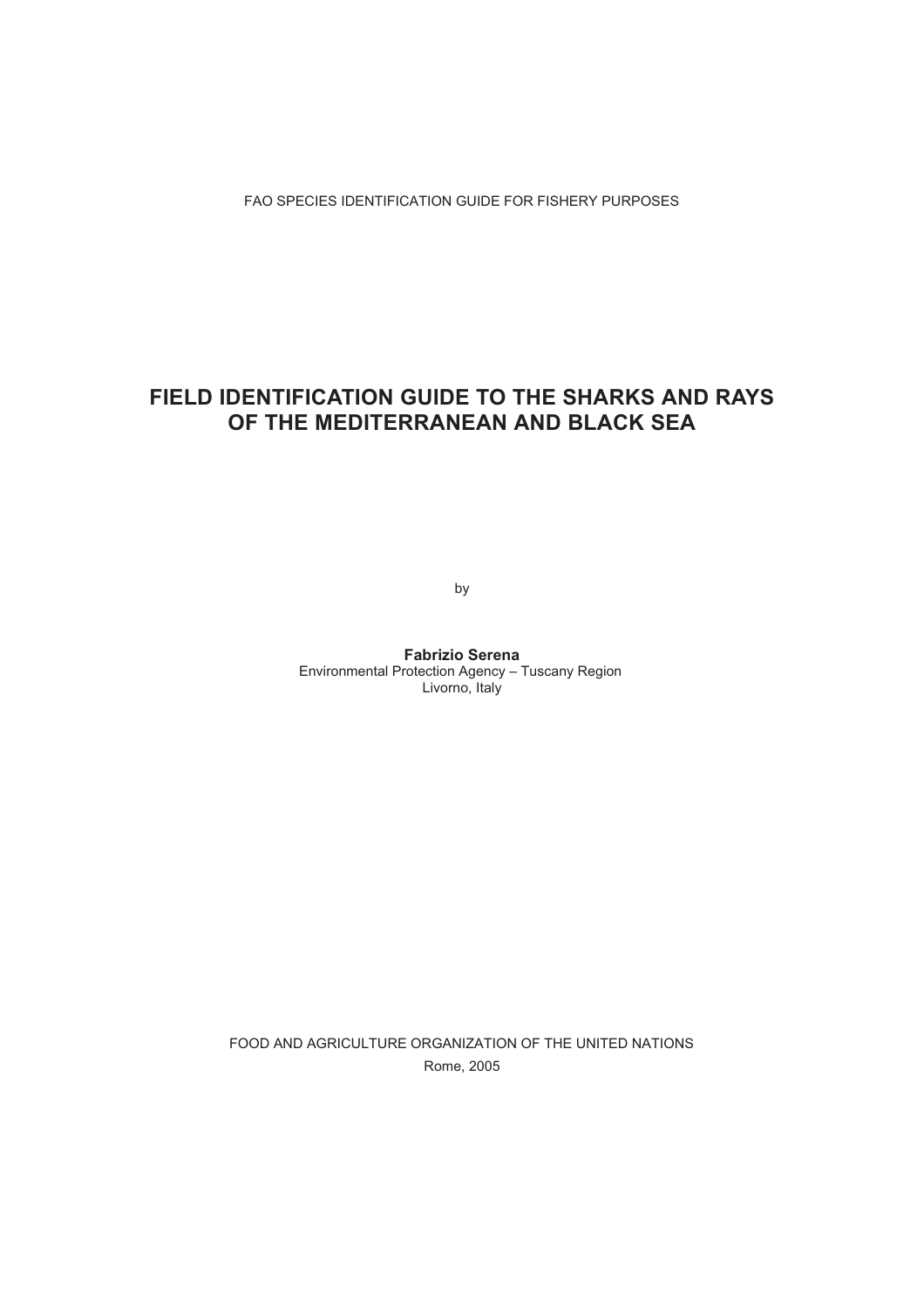The designations employed and the presentation of material in this information product do not imply the expression of any opinion whatsoever on the part of the Food and Agriculture Organization of the United Nations concerning the legal or development status of any country, territory, city or area or of its authorities, or concerning the delimitation of its frontiers or boundaries.

ISBN 92-5-105291-3

All rights reserved. Reproduction and dissemination of material in this information product for educational or other non-commercial purposes are authorized without any prior written permission from the copyright holders provided the source is fully acknowledged. Reproduction of material in this information product for resale or other commercial purposes is prohibited without written permission of the copyright holders. Applications for such permission should be addressed to the Chief, Publishing Management Service, Information Division, FAO, Viale delle Terme di Caracalla, 00100 Rome, Italy or by e-mail to copyright@fao.org

**© FAO 2005**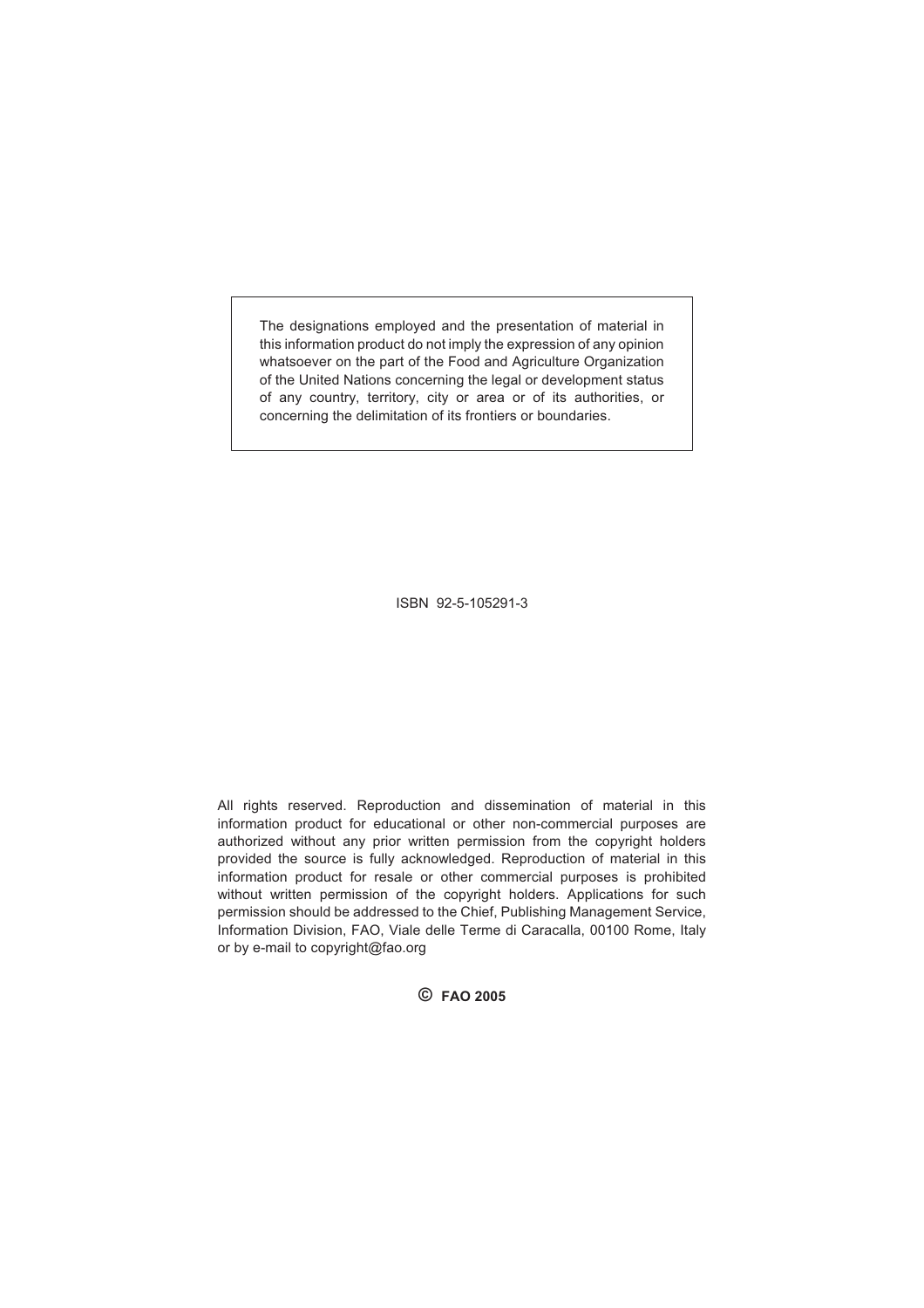## **PREPARATION OF THIS DOCUMENT**

This document was prepared under the coordination of the Species Identification and Data Progrmme of the Marine Resources Service, Fishery Resources and Environment Division, Fisheries Department, Food and Agriculture Organization of the United Nations (FAO).

At a meeting of the Sub-Committee on Marine Environment and Ecosystems of the General Fishery commission for the Mediterranean (GFCM) in February 2001 in Palma de Majorca, some member countries concerned with the protection of sharks and other cartilaginous species suggested that a field guide for the identification of cartilaginous species be prepared. At its fourth session in June 2001 in Athens, the Scientific Advisory Committee (SAC) endorsed the suggestion and asked the COPEMED Project GCP/REM/O57/SPA to support the preparation of the field guide.

This increasing recognition of the significance of sharks and batoid fishes as ecosystem health indicators, as well as their particular importance in exploited ecosystems in the Mediterranean, have been key considerations to promote the preparation of this field guide.

**Project managers:** M. Lamboeuf, J. Lleonart (FAO, Rome).

**Scientific reviser:** N. De Angelis (FAO, Rome).

**Editorial assistance, page composition and indexing:** M. Kautenberger-Longo (FAO, Rome).

**Scientific illustrator** (for material presented here for the first time)**:** E. D'Antoni (FAO, Rome).

**Cover:** E. D'Antoni (FAO, Rome).

#### **Serena, F.**

#### **Field identification guide to the sharks and rays of the Mediterranean and Black Sea.**

*FAO Species Identification Guide for Fishery Purposes.*

Rome, FAO. 2005. 97p. 11 colour plates + egg cases.

#### **Abstract**

This volume presents a fully illustrated field guide for the identification of the sharks and rays most relevant to the fisheries of the Mediterranean and Black Sea. An extensive literature review was carried out for the preparation of this document. A total of 49 sharks, 34 batoids and 1 chimaera are fully treated. The presence of 5 sharks and 2 batoids included in this field guide, need, however, to be confirmed. The guide includes sections on technical terms and measurements for sharks and batoids, and fully illustrated keys to those orders and families that occur in the region. Each species account includes: at least one annotated illustration of the species highlighting its relevant identification characters; basic information on nomenclature, synonyms and possible misidentifications; FAO common names; basic information on size, habitat and biology, distribution, importance to fisheries, and conservation and exploitation status. Colour plates for a large number of the species are included as well as two plates showing the egg cases.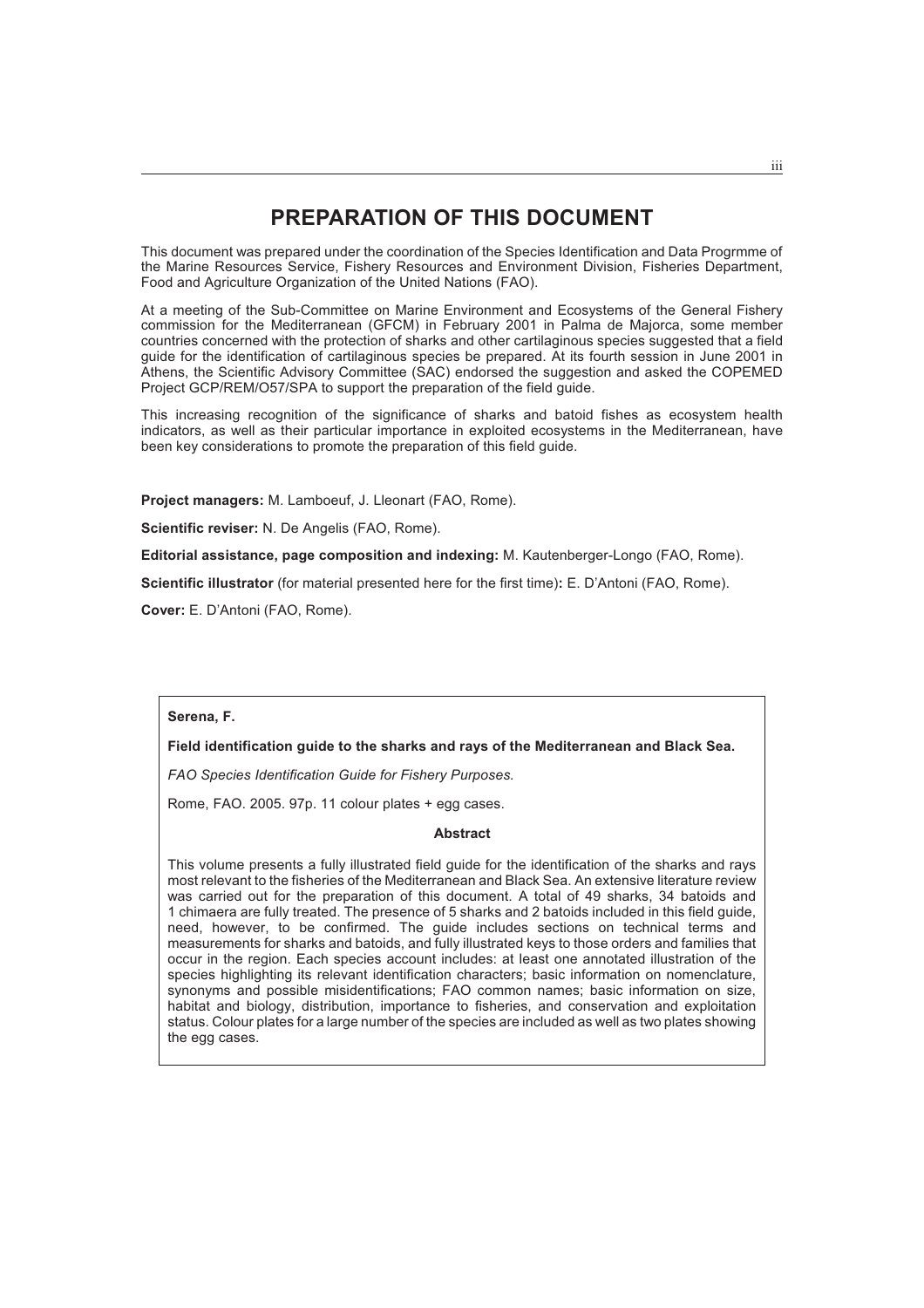#### **ACKNOWLEDGEMENTS**

I would especially like to thank Amor El Abed (Institut National des Sciences et Technologies de la Mer, Salammbô, Tunisie) for his support regarding my efforts to produce this guide and the COPEMED project which sponsored the publication. Very large thanks to Giulio Relini (University of Genoa, Italy) and my research colleague Marino Vacchi (ICRAM Rome, Italy) for their encouragement to produce this guide and for their precious suggestions, useful information and critical reading of the draft. I am grateful to Leonard J.V. Compagno (Shark Research Center, Iziko Museum of Cape Town, South Africa) for our discussion in Paris in 2002 and further in Tenerife in 2004 aimed at the definition of the systematic catalogue structure and to solve taxonomic problems as well as for his critical reading of the systematic arrangement of the species. Many thanks to Bernard Séret (Museum National d'Histoire Naturelle, Paris France) for his critical reading of the previous draft, continuous exchange of ideas and finally for his courtesy. My most sincere thanks go to Pere Oliver (IEO, Barcelona), who has believed in the usefulness of this field guide since the SAC-SCMEE meeting (Palma de Mallorca, 2001). I appreciate his advice and encouragement during the preparation of this publication.

Thanks also to: John D. McEachran (Texas A & M University, USA), Kent E. Carpenter (Old Dominion University - Department of Biological Sciences, Norfolk, Virginia, USA) and Peter Last (CSIRO, Division of Fisheries Research, Hobart, Tasmania, Australia) for suggestions provided during the Batoids-FAO meeting in Paris in March 2002; Gian Pietro Gasparini and Mario Astraldi (Istituto di Oceanografia Fisica-CNR, Lerici, Italy) for advice on the dynamics of the water masses in the Mediterranean Sea. A very special thanks goes to Claude Millot for his knowledgeable help in updating the information on the current pattern in the Mediterranean basin and also for letting me use his latest papers, still in press. To my colleagues Alvaro Juan Abella, Romano Baino, Monica Barone, Enrico Cecchi and Alessandro Voliani (ARPAT, Livorno, Italy) for their support and suggestions and also to Marco Costantini (WWF, Italy); to Adib Ali Saad (Marine Sciences Laboratory, Faculty of Agriculture, Tishreen University, Latakia, Syria) for his collaboration; Giulia Mò (ICRAM Rome, Italy) for helping me with aspects related to the Conventions for the protection of marine organisms and environment; to Cecilia Mancusi (ARPAT, Livorno, Italy) for help in the preparation of the single species sheet and in the chapter related to Conservation and Ian K. Ferguson (The Shark Trust, London, UK). This last chapter has been produced with the important help of Sarah Fowler, Rachel Cavanagh and Imène Meliane (IUCN Shark Specialist Group c/o Naturebureau International, UK and Centre de Cooperation pour la Méditerranée) and I also thank them very much. Sincere thanks to Francesco Ferretti and Ransom A. Myers of the Dalhousie University (Halifax, Nova Scotia, Canada) for their innovative suggestion on the conservation status analysis of cartilaginous fishes. Thanks also to Ramón Bonfil (International Conservation Programs-Wildlife Conservation Society, NY, USA), Giuseppe Notarbartolo di Sciara (Tethys Research Institute, Italy), Daniel Golani (Hebrew University of Jerusalem, Israel) for their important suggestions; Temel Oguz (Middle East Technical University, Institute of Marine Sciences Erdemli 33731, Icel, Turkey) for his collaboration; Franco Biagi (European Commission, Fisheries Directorate-General, Brussels, Belgium) for his support. I acknowledge the helpful comments on an earlier version of the manuscript of John Stevens (CSIRO Marine Research, Hobart, Tasmania, Australia) and Peter Last given during the Pre-Conference of Deep Sea Chondrichthyan Fishes in Dunedin, New Zealand in 2003. Many thanks to Piero Mannini and Caroline Bennett (ADRIAMED-FAO, Rome, Italy) respectively for their collaboration in particular for providing many useful bibliographical references and helping with manuscript editing.

Finally, thanks also to all colleagues who kindly allowed me to use their pictures: R. Bonfil (ICP-WCS NY, USA), P.H.F. Bor (Netherlands), M.N. Bradai (INSTM Sfax, Tunisia), G.H. Burgess (MNH, Gainesville, FL, USA), R. Carlucci (Univ. Bari, Italy), P. Consoli (IST-CNR, Messina, Italy), M. Costantini (WWF, Trieste, Italy), M. Dalu (ICRAM, Roma, Italy), M. Dicken (Port Elizabeth Museum, Port Elizabeth, South Africa), M. Ducrocq (IUCN, Mauritania), F. Cigala Fulgosi (Univ. Parma, Italy), F. Hemida (USTHB/ISN, Algiers, Algeria), S.P. Iglesias and E. Luchetti (MNHN, Concarneau, France), H. Ishihara (Tokyo University of Fisheries, Japan), R. McAuley (WA Marine Research Laboratory, Department of Fisheries, North Beach, WA, USA), P. Micarelli (Acquario Mediterraneo dell'Argentario, Porto Santo Stefano, Italy), V. Moore (University of Dorset, UK), G. Morey, (CSIC/UIB, Mallorca, Spain), P. Psomadakis (ICRAM, Rome, Italy), J. Rey (IEO, Malaga, Spain); RV DR. FRIDTJOF NANSEN (Research Vessel Staff), B. Séret (MNHN, Paris, France), R. Silvestri (ARPAT, Livorno, Italy), C. Simpfendorfer (Mote Marine Laboratory, Sarasota, FL, USA), L. Sion (Univ. Bari, Italy), J. Stafford-Deitsch (The Shark Trust, UK), V. Taylor (USA), N. Ungaro (LBM, Bari, Italy), M. van Tienhoven (CSIRO, Pretoria, Australia).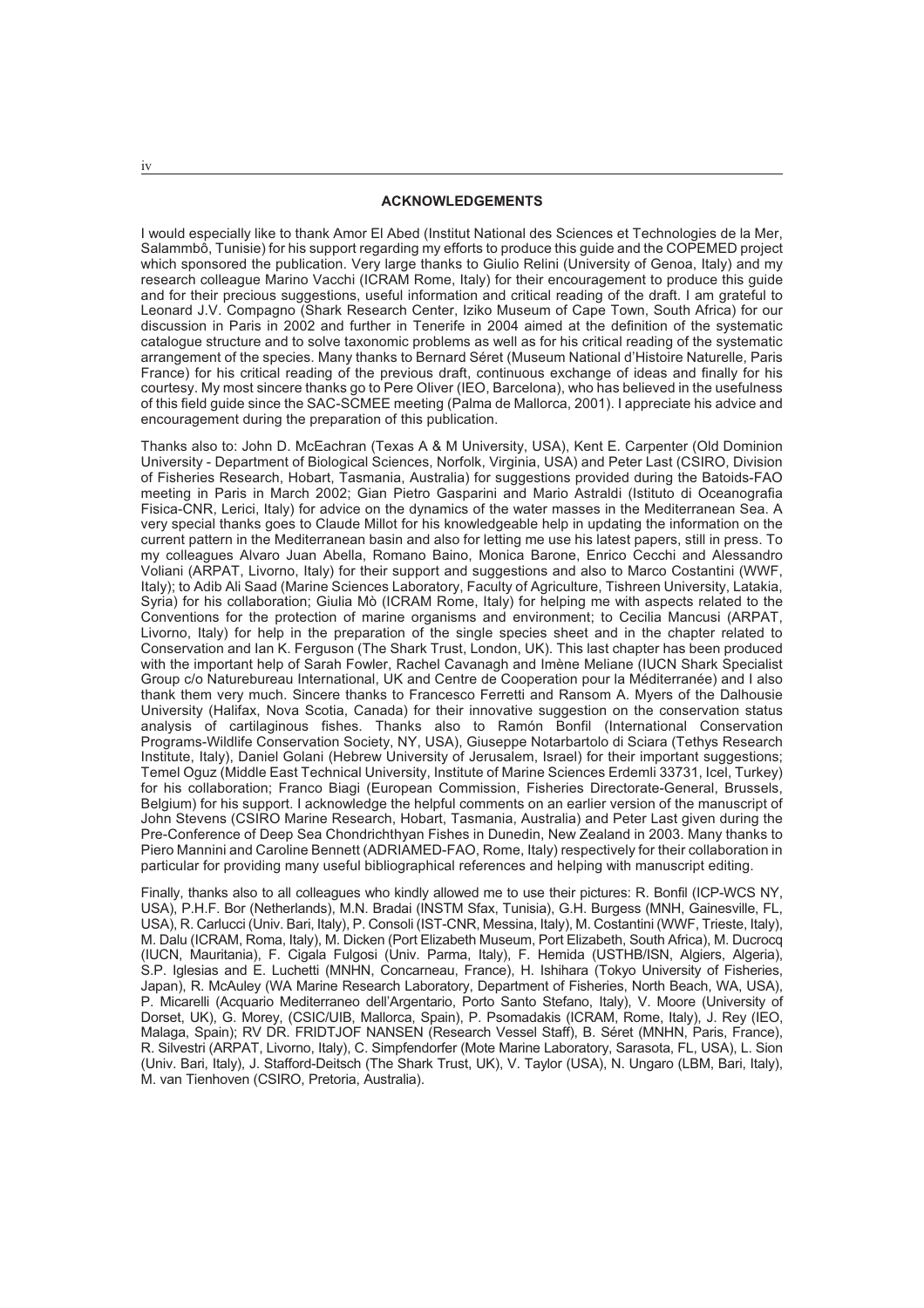## **TABLE OF CONTENTS**

| Guide to the Orders and Families of Sharks Occurring in the Area 19 |
|---------------------------------------------------------------------|
|                                                                     |
|                                                                     |
|                                                                     |
|                                                                     |
|                                                                     |
|                                                                     |
|                                                                     |
|                                                                     |
|                                                                     |
|                                                                     |
|                                                                     |
|                                                                     |
|                                                                     |
|                                                                     |
| ALOPIIDAE.                                                          |
|                                                                     |
|                                                                     |

<u> 1989 - Johann Barbara, martxa alemaniar a</u>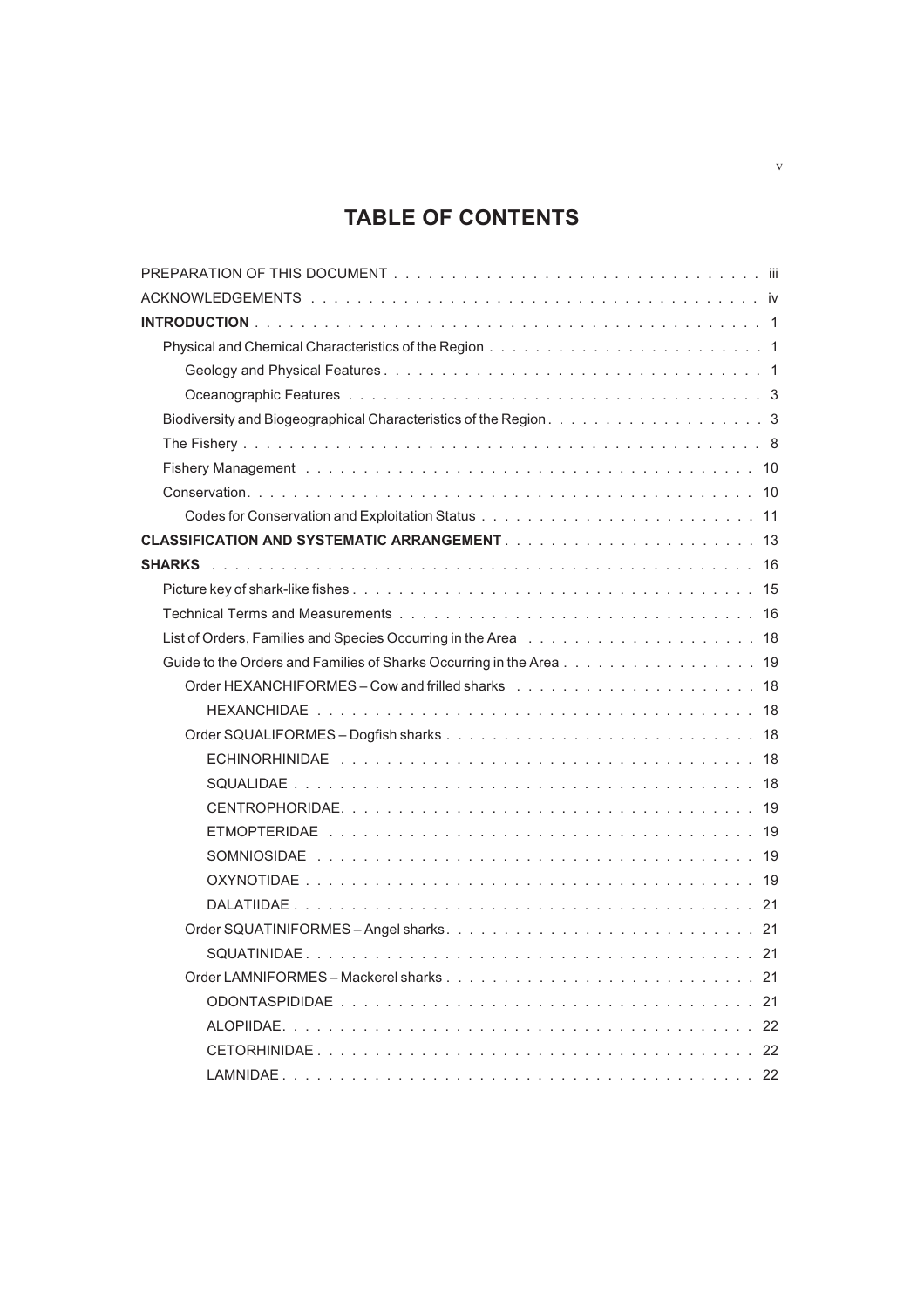| Guide to Families and Species                                                                                            |  |
|--------------------------------------------------------------------------------------------------------------------------|--|
|                                                                                                                          |  |
|                                                                                                                          |  |
|                                                                                                                          |  |
|                                                                                                                          |  |
|                                                                                                                          |  |
|                                                                                                                          |  |
|                                                                                                                          |  |
|                                                                                                                          |  |
|                                                                                                                          |  |
|                                                                                                                          |  |
|                                                                                                                          |  |
|                                                                                                                          |  |
|                                                                                                                          |  |
|                                                                                                                          |  |
|                                                                                                                          |  |
|                                                                                                                          |  |
|                                                                                                                          |  |
|                                                                                                                          |  |
|                                                                                                                          |  |
| Oxynotus centrina (Linnaeus, 1758) $\ldots \ldots \ldots \ldots \ldots \ldots \ldots \ldots \ldots \ldots \ldots$        |  |
|                                                                                                                          |  |
|                                                                                                                          |  |
|                                                                                                                          |  |
|                                                                                                                          |  |
|                                                                                                                          |  |
| Squatina squatina (Linnaeus, 1758) $\ldots \ldots \ldots \ldots \ldots \ldots \ldots \ldots \ldots \ldots \ldots \ldots$ |  |
|                                                                                                                          |  |
|                                                                                                                          |  |
|                                                                                                                          |  |
|                                                                                                                          |  |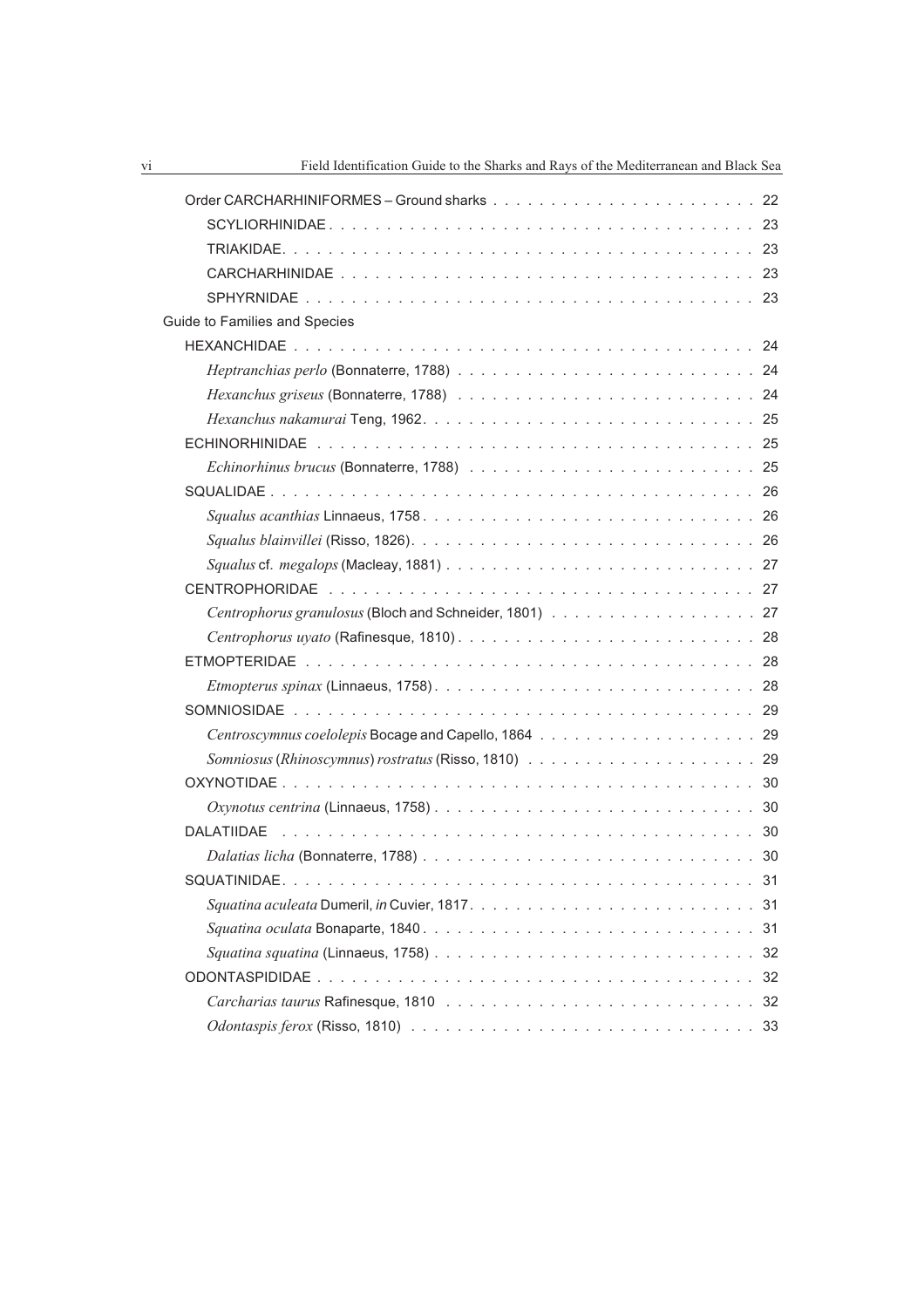| Carcharhinus falciformis (Bibron, in Müller and Henle, 1839) 42                       |
|---------------------------------------------------------------------------------------|
| Carcharhinus limbatus (Valenciennes, in Müller and Henle, 1839). 43                   |
|                                                                                       |
|                                                                                       |
|                                                                                       |
|                                                                                       |
|                                                                                       |
|                                                                                       |
|                                                                                       |
|                                                                                       |
| Sphyrna (Sphyrna) lewini (Griffith and Smith, in Cuvier, Griffith and Smith, 1834) 47 |
|                                                                                       |
|                                                                                       |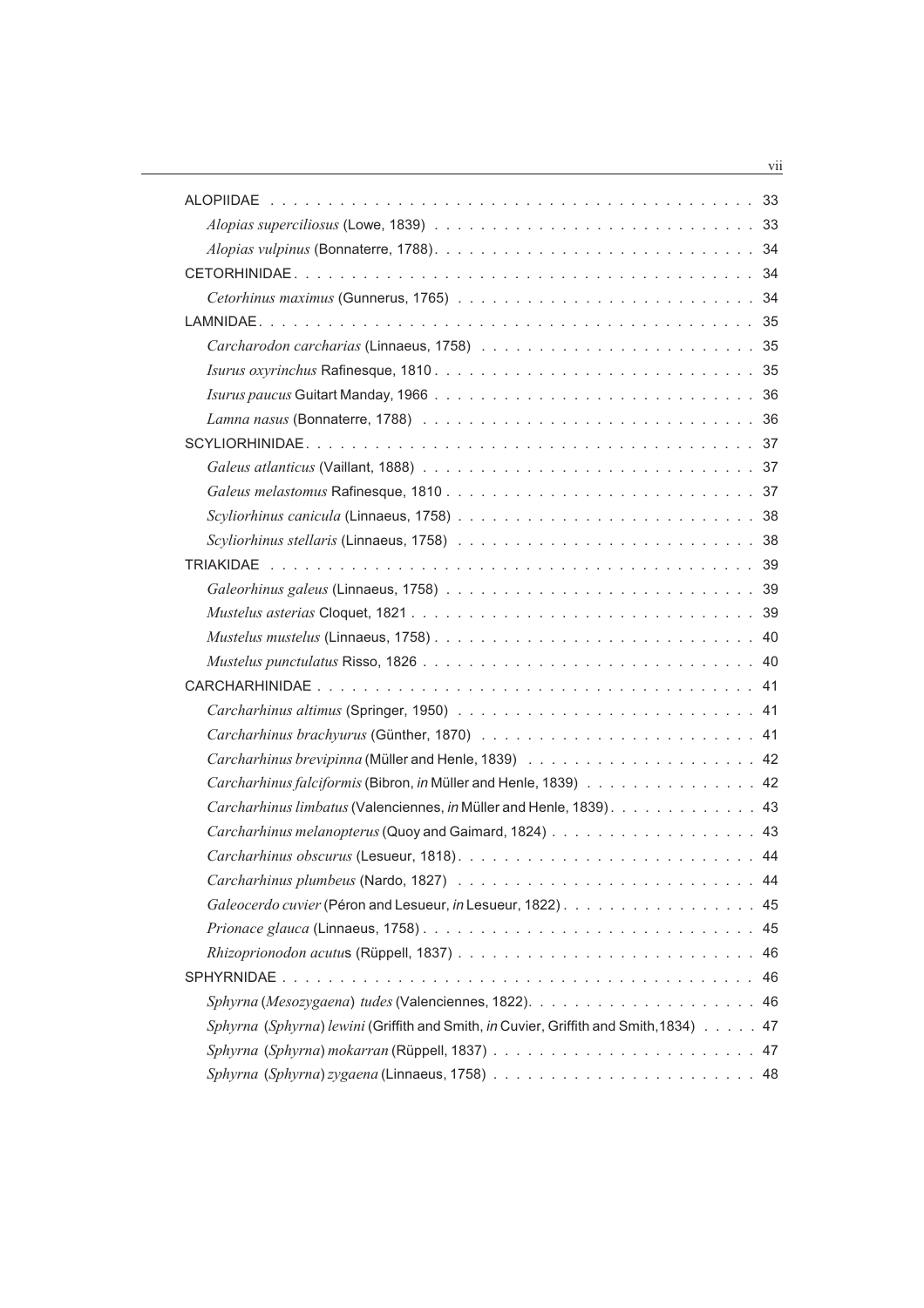| Guide to the Order and Families of Batoid Fishes Occurring in the Area52                                                      |  |
|-------------------------------------------------------------------------------------------------------------------------------|--|
|                                                                                                                               |  |
|                                                                                                                               |  |
|                                                                                                                               |  |
|                                                                                                                               |  |
|                                                                                                                               |  |
|                                                                                                                               |  |
|                                                                                                                               |  |
|                                                                                                                               |  |
|                                                                                                                               |  |
|                                                                                                                               |  |
|                                                                                                                               |  |
|                                                                                                                               |  |
|                                                                                                                               |  |
|                                                                                                                               |  |
|                                                                                                                               |  |
| Guide to Families and Species                                                                                                 |  |
|                                                                                                                               |  |
|                                                                                                                               |  |
|                                                                                                                               |  |
|                                                                                                                               |  |
| Rhinobatos (Glaucostegus) cemiculus Geoffroy St-Hilaire, 1817. 57                                                             |  |
| Rhinobatos (Rhinobatos) rhinobatos (Linnaeus, 1758) 57                                                                        |  |
|                                                                                                                               |  |
|                                                                                                                               |  |
|                                                                                                                               |  |
|                                                                                                                               |  |
|                                                                                                                               |  |
|                                                                                                                               |  |
|                                                                                                                               |  |
| Dipturus oxyrinchus (Linnaeus, 1758) $\ldots \ldots \ldots \ldots \ldots \ldots \ldots \ldots \ldots \ldots \ldots \ldots 60$ |  |
|                                                                                                                               |  |
|                                                                                                                               |  |